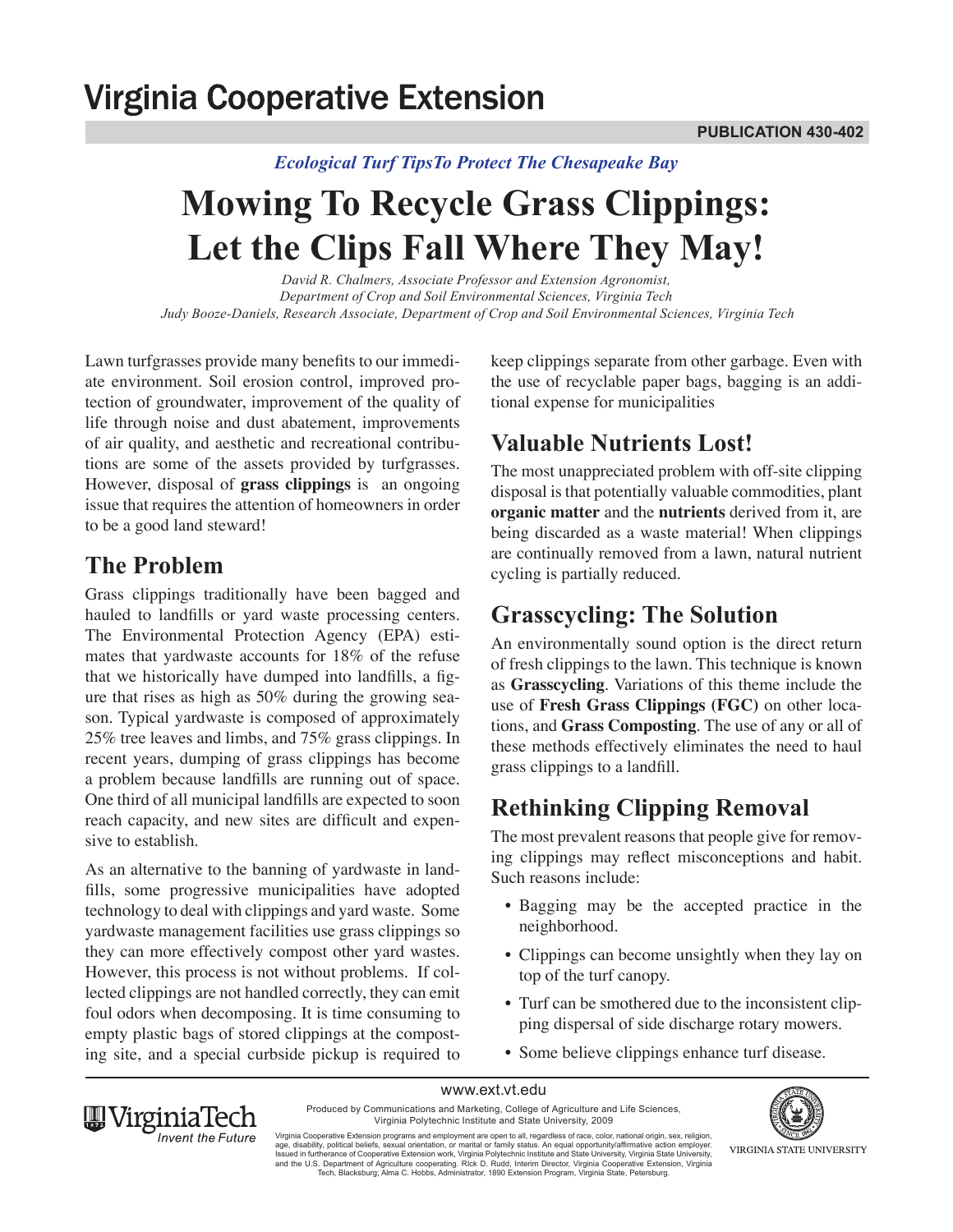- Concern over clippings being tracked into a home or swimming pool.
- The notion that clippings will accumulate and form a detrimental thatch layer.

# **Grasscycling and Thatch Buildup**

The idea that grass clippings form a major part of thatch has been refuted in the literature. Thatch forms when turf roots, stems (crowns, rhizomes, and stolons). and leaves are sloughed faster than they can decompose. The negative aspects of thatch layers in excess of  $\frac{1}{2}$  inch are: 1) increased potential for cold, heat or drought-related injury, 2) more problems with insect pests and fungal diseases, and 3) additional irrigation required by the turf.

Thatch can be more of a problem in grass species that spread by stolons and rhizomes such as bermudagrass, zoysiagrass, St. Augustinegrass, Kentucky bluegrass, and creeping bentgrass. It is not a great concern with bunch-type grasses such as tall fescue and perennial ryegrass. It is worsened by management practices that fuel vigorous growth (high rates of fertilization and frequent excessive watering) or inhibit microbial decomposition (e.g. poor soil aeration and low soil pH). Repeated core cultivation or mechanical removal are means to control thatch development.

#### **The Mulching Mower**

The mulching type mower, a relatively new technological development, has made returning clippings to the turfgrass system easy as well as popular. Several organized programs have been created to convince homeowners that clipping removal is unnecessary. The "Don't Bag It" program and the "Grasscycling: Today's Turf, Tomorrow's Earth" program, sponsored by the Professional Lawn Care Association of America, are two examples. The Texas Don't Bag It campaign is based on research in which mulching mowers were pro-

# **Recommended Mowing Heights for Lawns**

| Kentucky bluegrass: 1.5 to 2.5 inches |                   |
|---------------------------------------|-------------------|
| Tall fescue:                          | 2 to 3 inches     |
| Perennial ryegrass:                   | 1.5 to 2.5 inches |
| Bermudagrass:                         | $0.5$ to 1 inch   |
| Zoysiagrass:                          | $0.5$ to 1 inch   |
| St. Augustinegrass:                   | 1.5 to 2.5 inches |

vided to 184 homeowners who had previously bagged clippings. After returning clippings for one season with the mulching mowers, the participants rated their lawns 30% better than the year before.

# **Bagging and Reuse**

Even if clippings are collected, several recycling options for this rich source of organic material are available. For instance, applying freshly collected grass clippings to turfgrass sites where clipping removal is not a priority may be a logical option. This is already done on some golf courses, where clippings are removed from putting greens, tees, and fairways, loaded into modified manure-type spreaders, and disposed of by broadcast application onto the roughs. For homelawns, clippings could be removed from priority areas and spread onto lower visibility areas or even gardens. In these cases, excess fresh grass clippings may be treated as a type of organic fertilizer or soil conditioner, previously referred to as **FGC**. If clippings must be removed and an onsite disposal mechanism for fresh grass clippings is not feasible, on-site compost techniques are recommended. Compost techniques are now available that can turn fresh cuttings into rich organic matter. The resulting compost can be used to improve lawn and garden soil conditions.

# **Mowing Techniques for Grasscycling**

When fresh grass clippings are returned to the turfgrass system, certain management practices must be employed to insure success. Mowing techniques and plant nutrition are integral parts of this specialized management scheme.

If grass clippings are left in place, they must be cut small enough to filter through the turfgrass canopy and down into the soil region. Once this occurs, the clippings can decompose and become part of the continuing turf-soil nutrient cycle. Thus, the success of an on-site grasscycling system directly depends on mowing techniques.

A specialized mulching type mower is helpful, but it is not required. A traditional side-discharge mower can also work. The following mowing practices will enhance your lawn's appearance and hardiness.

Mow when the grass needs it! A guide is to mow often enough so that at any one mowing only **one third** of the leaf height is removed. This will probably be every five to six days during the active growing season, and every 10 days or less when growth slows down.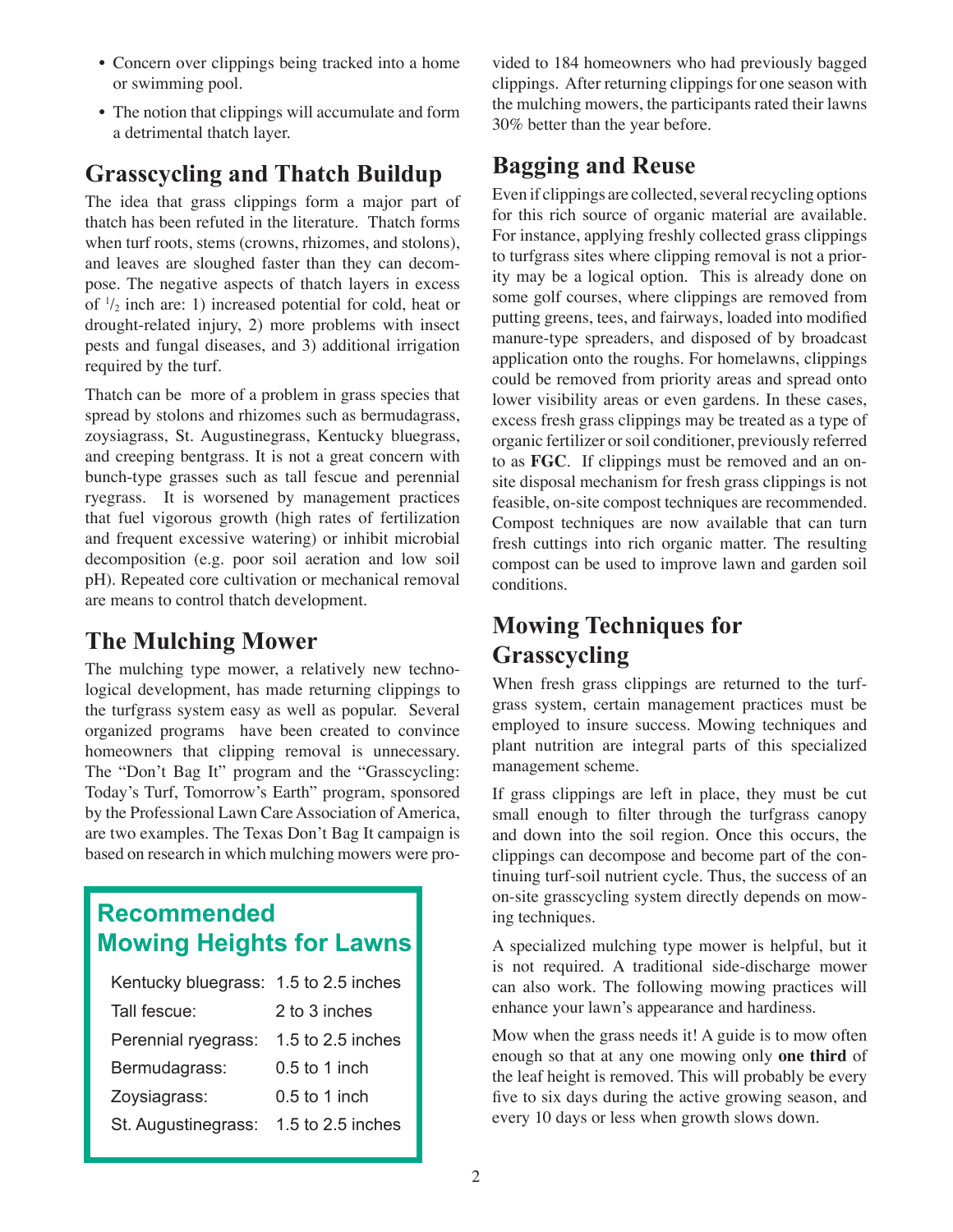Keep mower blades **sharp**. Dull blades rip and tear the turfgrass which promotes disease, causes the shredded leaves to appear tan and ragged, and results in weakened plants.

 Mow when the grass is **dry**. Wet grass clings to the mower and clumps on the turf. Wet clippings also do not filter through the turf canopy to add nitrogen (N) as easily as dry clippings.

# **Commercial Fertilizers, Clippings, and Compost as Nitrogen Sources**

Commercial fertilizers are the prevalent source of nitrogen (N), phosphorus (P), and potassium (K) used on home lawns. These include fertilizers such as 10-10- 10, 5-5-10, etc. Traditionally, 1 to 4 pounds of actual nitrogen per 1000 square feet of turf area have been applied to cool season turfgrasses every year, even when clippings are returned during mowing.

Slow-release fertilizers, applied in the late summer/ fall to cool season turfgrass, or applied in the spring/ summer to warm season grass, are less likely to result in N leaching than are readily-available N sources. Slowly-available sources include urea formaldehyde (UF), UF based products (methylene ureas), sulfur coated urea (SCU), isobutyldine diurea (IBDU), and natural organics which include bone meal, fish meal, dried blood, animal manures, composted sewage sludge, and **FGC** (fresh grass clippings)

#### **Using Fresh Grass Clippings (FGC) as Fertilizer**

#### **Advantages:**

- Inexpensive nutrient source.
- A complete nutrient source N, P, K and minor elements included.
- • Source of organic matter.
- • Slow release.
- • Little N loss to leaching.

#### **Disadvantages:**

- • Clippings are heavy and wet, difficult to transport.
- Clippings are difficult to store, must use soon after harvest.
- • Clippings can be difficult to spread.
- A thick application of wet clippings can smother turf.

#### Grasscycling - Not a Substitute for Yearly Fertilization

If the grasscycling technique is being used on turf, the lawn will still require a yearly application of fertilizer to look its best. On an average, dried clippings only contain 2 - 5 % N. However, this amount of N is slowly released and will not produce an immediate "greeningup" effect.

Even though an immediate visual response is not produced from recycling clippings, the long term effect from continuous additions of organic matter (clippings) should help improve the soil water holding capacity and fertility. For the homeowner, this translates to less time and money expenditures for fertilizer and water.

### **Building a Compost Pile**

Making a grass-compost is more labor-intensive than grasscycling and fertilizing with FGC. A carbon-rich source such as tree leaves, sawdust, or ground wood chips must be blended with the fresh grass clippings to produce compost or the decomposing turfgrass will emit foul odors. The optimum ratio of turfgrass to carbon-rich source for efficient composting is determined by the carbon to nitrogen (N) ratio of the compost feedstock. In general, a *1:2*.5 to 3.0 ratio of clippings to leaves, sawdust, or wood chips (by volume) will be adequate to start the process. The system can be finetuned by adjusting the grass to carbon source ratio once composting has been initiated. Additional grass will accelerate the composting process if N is deficient for microbial activity.

As the compost microbes multiply and feed, heat is generated and the pile can reach temperatures above  $160^{\circ}$ F. If this occurs, the beneficial microbes will start to die; therefore, the pile should be turned prior to reaching  $160^\circ$  F in order to dissipate the heat. In the summer, the pile may need to be turned as often as every other day, while in the fall the pile may need turning once a week.

The following are general guidelines:

1. The compost pile or bins should be placed in a semi-shady location near a water source. Keep in mind neighbors who may object to a compost pile within their view.

2. Materials may either be mixed before placing them in the bin or layered. Layer materials by placing a 4- to 6-inch layer of high carbon materials (leaves, sawdust, wood chips) in the bin. On top of this place 2 inches of grass clippings (high nitrogen).